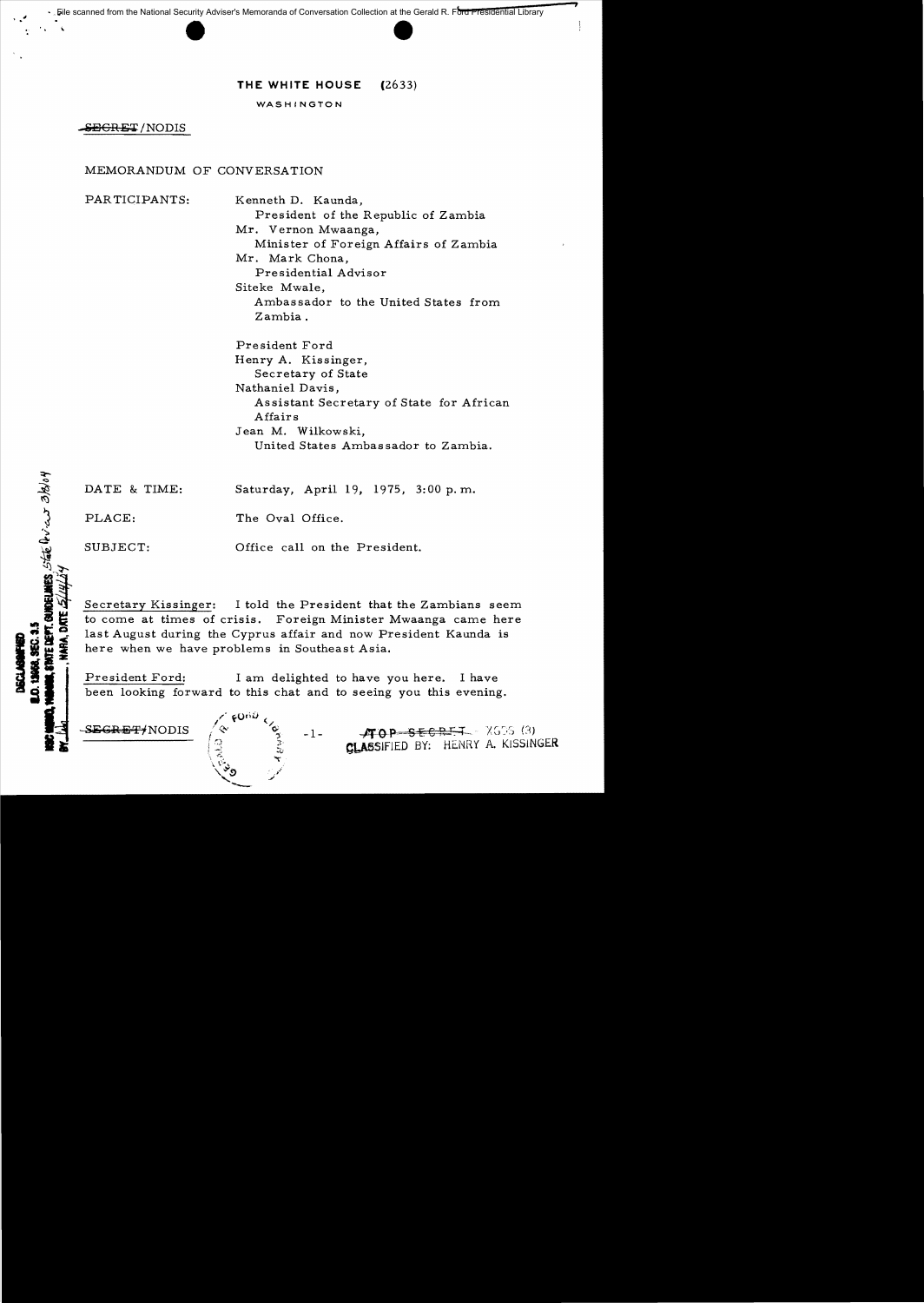## $-2-$

..'

.'

I would be grateful if you would give us your comments and views on the situation in southern Africa. It is an area which I have not personally visited. At some time I hope to be able to pay a visit.

President Kaunda: May I express to you my own personal gratitude and that of my colleagues and Mrs. Kaunda for the wonderful way in which you have received us. Fortunately, we have no bilateral problems and for this we have to thank our two ambassadors. I think our bilateral relations are very good indeed.

President Ford: I would agree. They are in excellent condition.

President Kaunda: The only problems are in southern Africa.

President Ford: I understand you have been working with Vorster and others to resolve the situation.

President Kaunda: As I told Secretary Kissinger, we need your help and I say this not in any critical way. I want to draw your attention to future prospects in the area. For a long time, in fact ever since 1966, we have been trying to urge greater attention to the area. I believe the U. S. and others in the West should examine the problems in a search for solutions. Otherwise, events may overtake you and the U. S. could find itself even fighting on the side of the racists.

We in Africa fought for independence against colonialism. We did not allow ourselves to be taken over. There was a buffer between us and the communists. I have discussed this with your representative in Zambia before the coup in Portugal. At that time I urged your country to support the liberation movements in the Portuguese territories. I said Portugal was your ally in NATO and an ally against communism. But I believe you must examine the motivations of liberation movements. They counted on the support of the anti-colonials. This is an underlying and historical factor. I am not apportioning blame. But I hope that  $e^{i\omega t}$ . you can see the right thing has been done in southern Africa.

As regards the leaders in Mozambique: The Secretary of State .

#### SECRET/NODIS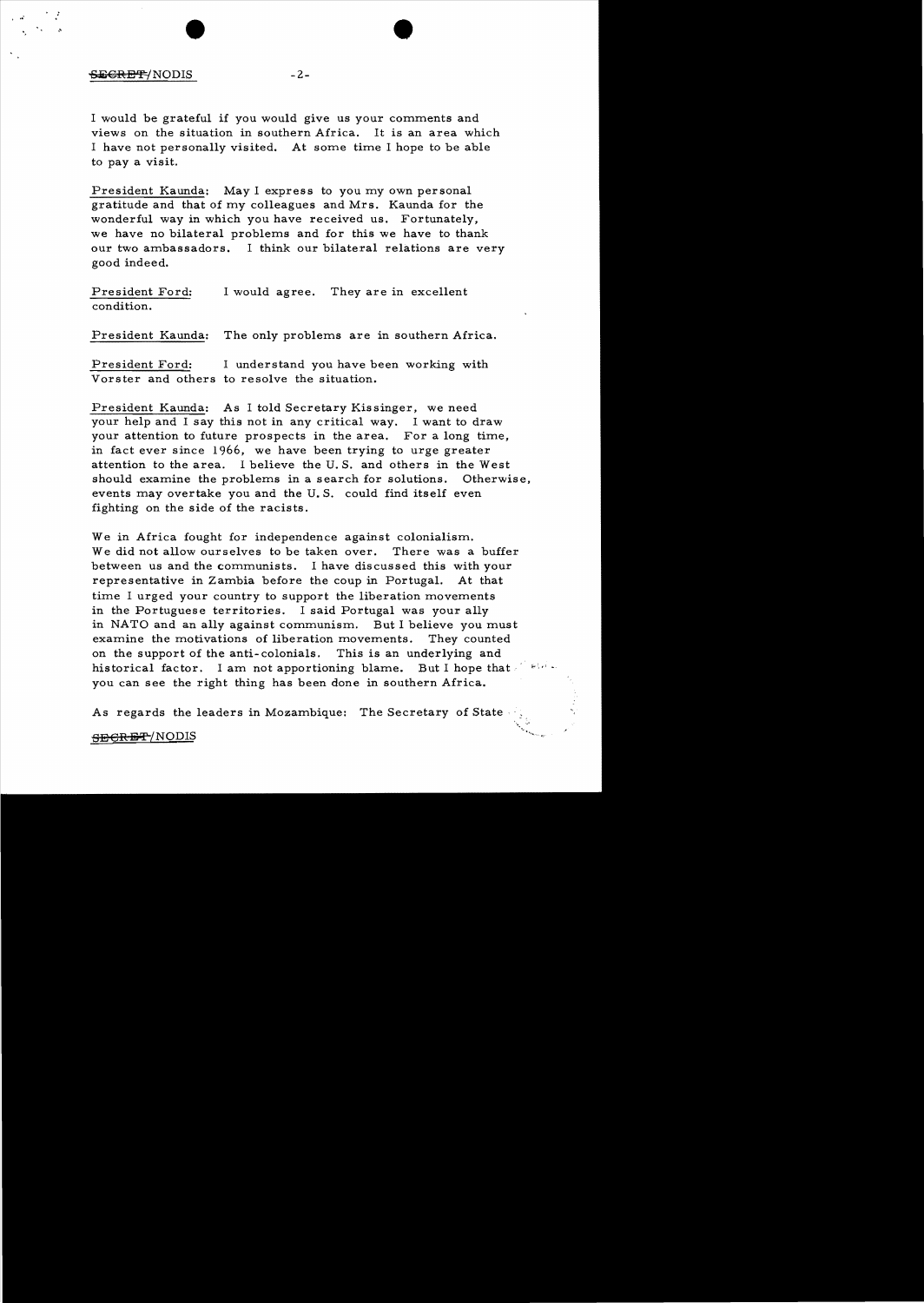.  $\mathcal{F}$ 

has just now asked us in Zambia to speak to FRELIMO. We will do this. I can tell you from our experience that these Mozambicans want to be independent. They have been helped by China and Russia, but they are no-one's puppets.

President Ford: I understand they want to be independent.

President Kaunda: Other countries supplied arms but FRELIMO fought and achieved its independence. Angola gives us problems. I am authorized by President Nyerere and my other neighbors

Secretary Kissinger: Does Mobutu also agree?

President Kaunda: (laughing) Yes, this time he does.

President Nyerere and I agreed to seek the suggestions of President Mobutu on Angola. We went to Kananga in Zaire. After all the issues were laid out, we asked Mobutu to brief us. He said he did not arm Roberto to kill Angolans, but to defeat colonial power and to bring peace to Angola. How do you see the situation now, we asked Mobutu. What means exist for a practical solution? I was straightforward.

President Ford: Are there three major contending forces in Angola?

President Kaunda: Yes, FNLA, MPLA, and UNITA. UNITA was more or less on its own. We did not support it, but we did not ignore it.

Secretary Kissinger: Where did it find its support?

President Kaunda: (rather vague) On the outside. We almost ignored Jonas Savimbi, the president of UNITA. Our colleagues had ignored Savimbi in the past, but this time he emerged as someone who could save the situation. Mobutu said that Neto of MPLA would not accept Roberto as president of a free Angola. Holden Roberto of FLNA would not accept Neto. The only chance we had of putting someone forward to the OAU with the possibility of acceptance was to suggest that Neto and Roberto should each lead his party and Savimbi would be the compromise leader of all three.

 $\frac{1}{\sqrt{2}}$ 

-SECRET-/NODIS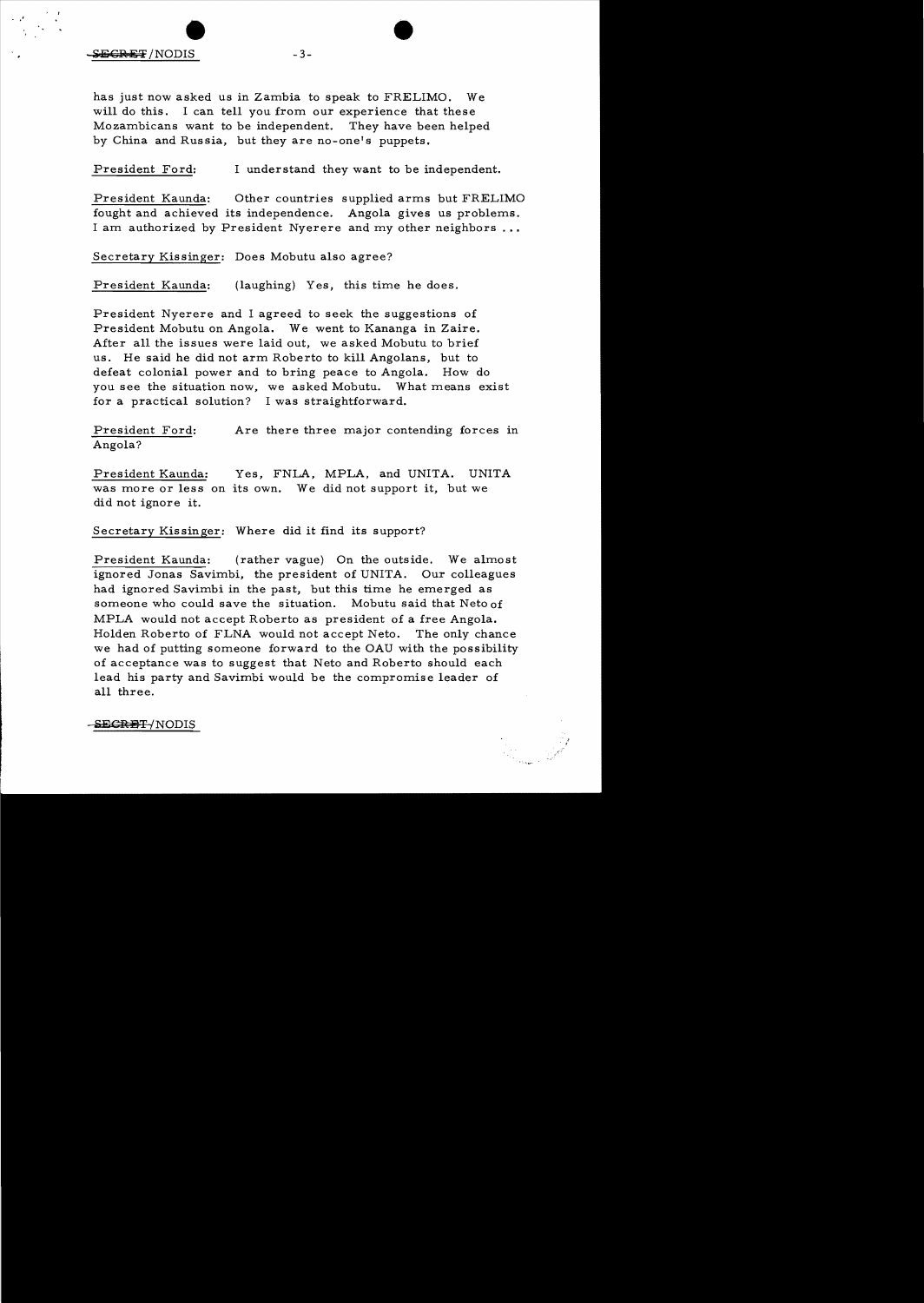#### $SEGREF/NODIS$  -4-

Secretary Kissinger: Do we know Savimbi personally?

Ambassador Wilkowski: Yes, I have met twice with him for long talks.

Secretary Kissinger: What do you think of him?

Ambassador Wilkowski: He is a very impressive leader and quite solid and does not strike me as being self-serving or a loner.

President Kaunda: It was thought that Neto could be the Prime Minister or head the National Assembly. Or, for that matter, that Roberto could be one or the other. At least this is the way Mobutu proposed it. We had ignored Savimbi while he was fighting in the bush, although he had made pleas to Zambia to recognize him. He said if Zambia did not recognize him, the OAU would not recognize him either. He came out of Angola last year and we changed our minds. We concluded that if we did not bring him into the picture, he could cause trouble. Therefore, Zambia sponsored his membership in the OAU and then we asked him to come and talk with us. All of us in UNIP were impressed with Savimbi's sincerity and his honesty of purpose. This changed us overnight. We asked President Nyerere to see him and also Mobutu. Both were impressed.

The new Portuguese Foreign Minister Melo Antunes was in Dar es Salaam. Samora Machel of FRELIMO asked us to see Melo Antunes. He came to Zambia and told us he too was impressed with Savimbi. Melo Antunes said without Savimbi we would not have reached an accord with the liberation movements for the transition of Angola to independence. Savimbi is a man of humility and good qualities. All of us in southern Africa, including Machel, are impres sed with him. This is our finding. He speaks freely and frankly and together we are working for a solution in Angola. We realize it is not for us to choose a leader of that emerging country. That is for the people themselves to do. But Africa and its friends have no choice but to be interested in Angola's future. If not, the situation there is as South African Prime Minister Vorster said, "too ghastly to contemplate."

SECRET/NODIS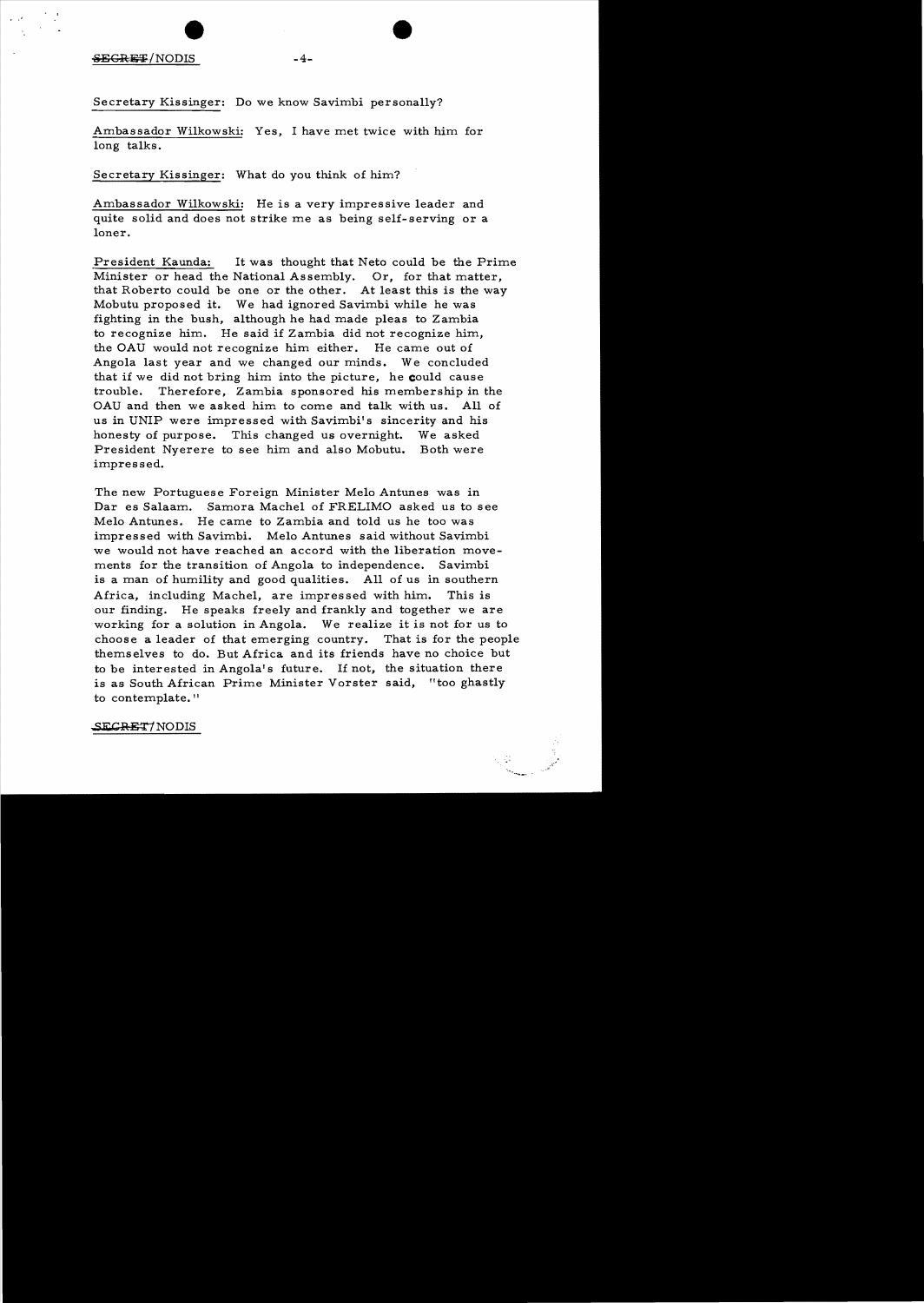$-5-$ 

President Ford: It would be a disaster.

President Kaunda: In the future the people themselves can choose their leader.

President Ford: Are there substantial ideological differences in the area?

President Kaunda: MPLA and its leader Neto follow the Moscow line.

Secretary Kissinger: And they are financed by Moscow.

President Kaunda: MPLA is financed by Moscow. But, Mr. President, perhaps I am taking too much of your time.

President Ford: I am very interested. Please take the time.

President Kaunda: This whole question is linked with Portugal. Angola cannot cut off its links with the metropole. It is important for Angola. We would like to speak our minds freely as Zambians, Zaireans and Tanzanians. I have been authorized to speak for them and for Mozambique. We would like the U. S. to understand Portugal. I will give you my own analysis for what it is worth.

I first met Melo Antunes when he was Minister without portfolio. When I recently met with him as the new Foreign Minister I asked how he looked at Savimbi. Melo Antunes said he was worried about Neto who was supported by the Communist Party in Portugal, and because of this he could not support him. Melo Antunes further said the Portuguese could not support Neto because he had repeatedly embarrassed them. He said he would tell us he approved certain issues only to change his mind and follow the communist line. For this reason, Melo Antunes said he would rather support Savimbi. I told Melo Antunes that we Zambians had the same problem with Neto. Then Melo Antunes said that Portugal had a problem with NATO, which did not seem to understand the new Portugal, but in time he hoped NATO would. Melo Antunes said Portugal was not chasing the Russians away -- they

SEGRET/NODIS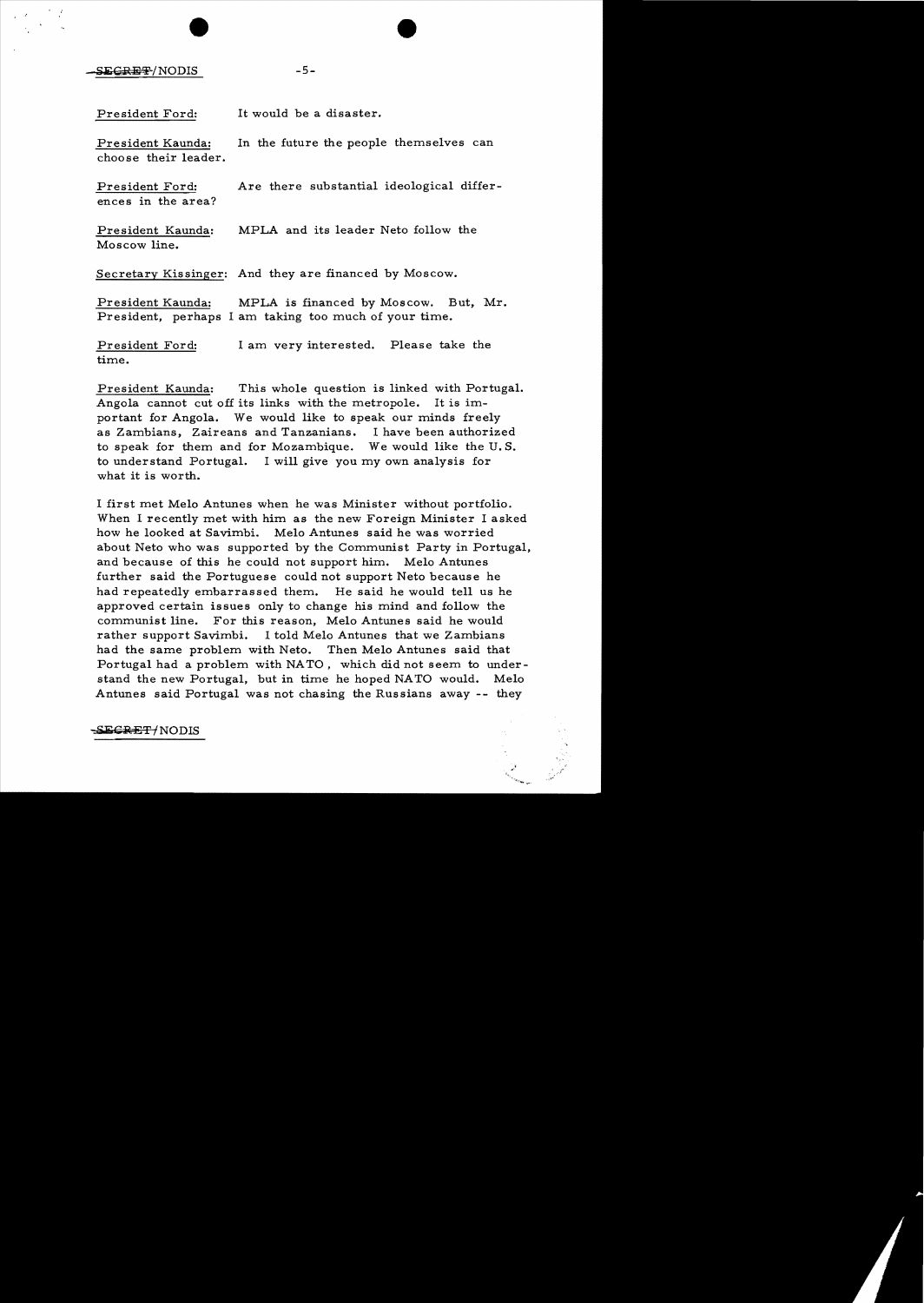would have an embassy. He said Portugal could not follow a non-aligned course. At any rate, he anticipated that Portugal would approach the U. S. to explain itself. I bring this up now because of the tie-in with Angola.

President Ford: Most of us did not approve the tactics or the methods of the previous Portuguese government, but now we do not want to see a big swing from the extreme right to the extreme left. Frankly, it is difficult at this stage to see where Portugal fits in. How soon do you think it will be before the situation in Angola comes to a head?

President Kaunda: We must wait for the general elections. It is difficult to say. We must see if the scheme of a compromise candidate is accepted.

Secretary Kissinger: Is Savimbi strong enough to govern? Or will a situation develop where Neto and Roberto are fighting for power?

President Kaunda: Savimbi does not even know of the compromise proposal for having him be President although it may have leaked. We have not yet told Savimbi. We must convince him of the rightness of it.

President Ford: How old is Savimbi?

Minister Mwaanga: In his 40's I believe.

President Ford: As regards our foreign aid legislation, I believe there is a provision for approximately \$25 million for the former Portuguese territories, part of which, at least \$10 million I believe, is for Angola and Mozambique.

Secretary Kissinger: How do you propose to contact Savimbi?

President Kaunda: I think we may be given this task by the OAU.

Secretary Kissinger: Will you report back in favor of UNITA?

President Kaunda: We have noted that when the two opposing factions of MPLA and FLNA attack, the people run toward UNITA forces. This is a good development.

-<del>SECRET/</del>NODIS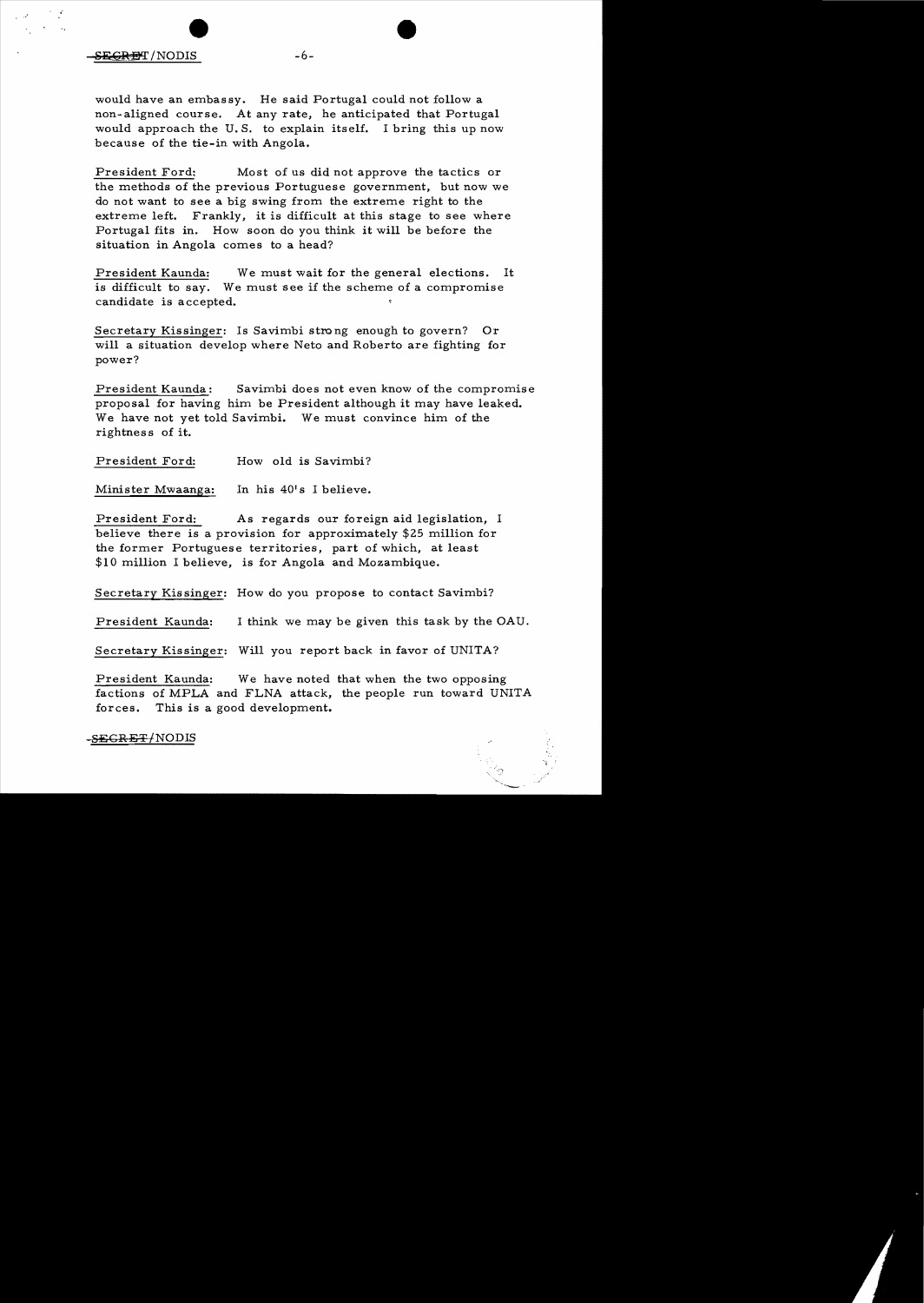SEGRET/NODIS

.:

President Ford: Do these groups hold defined areas?

President Kaunda: Yes, each of the armed forces of these movements has definite areas. We are trying to discourage this so as to unify them more.

Minister Mwaanga: Savimbi is not a political lightweight. He has grass roots support. He put forward a formula for bringing the three parties together. Under the A1barge accord, each liberation movement or political party was to put forward 8000 troops for a total of 24, 000. The Portuguese were to match this with another 24, 000 troops. If there is an election, there is a danger of 8, 000 loyal troops and 16, 000 not loyal. The President (assumed reference to Kaunda) is emphasizing the need for some formula to deal with this before the election.

Secretary Kissinger: If the OAU supports UNITA, does that eliminate the other two in the elections?

President Kaunda: Regardless of the outcome of the elections, Savimbi would be the President.

Secretary Kissinger: Would the other two groups accept this? Would they disarm if UNITA takes over?

President Kaunda: There is need for some ideas on how to form a national army.

President Ford: Does Angola have enough raw materials to be self-sufficient?

President Kaunda: It is a very rich country.

Secretary Kissinger: It is rich in oil deposits in Cabinda. In fact some of its neighbors are keeping their eyes on this. I am not suggesting you, Mr. President. If this is an offense (humorously) our Ambassador will apologize to you.

President Kaunda: There are two liberation movements in Cabinda, called FLEC, one supported by Zaire and one by Congo Brazzaville.

-<del>SECRET/</del>NODIS

 $-7-$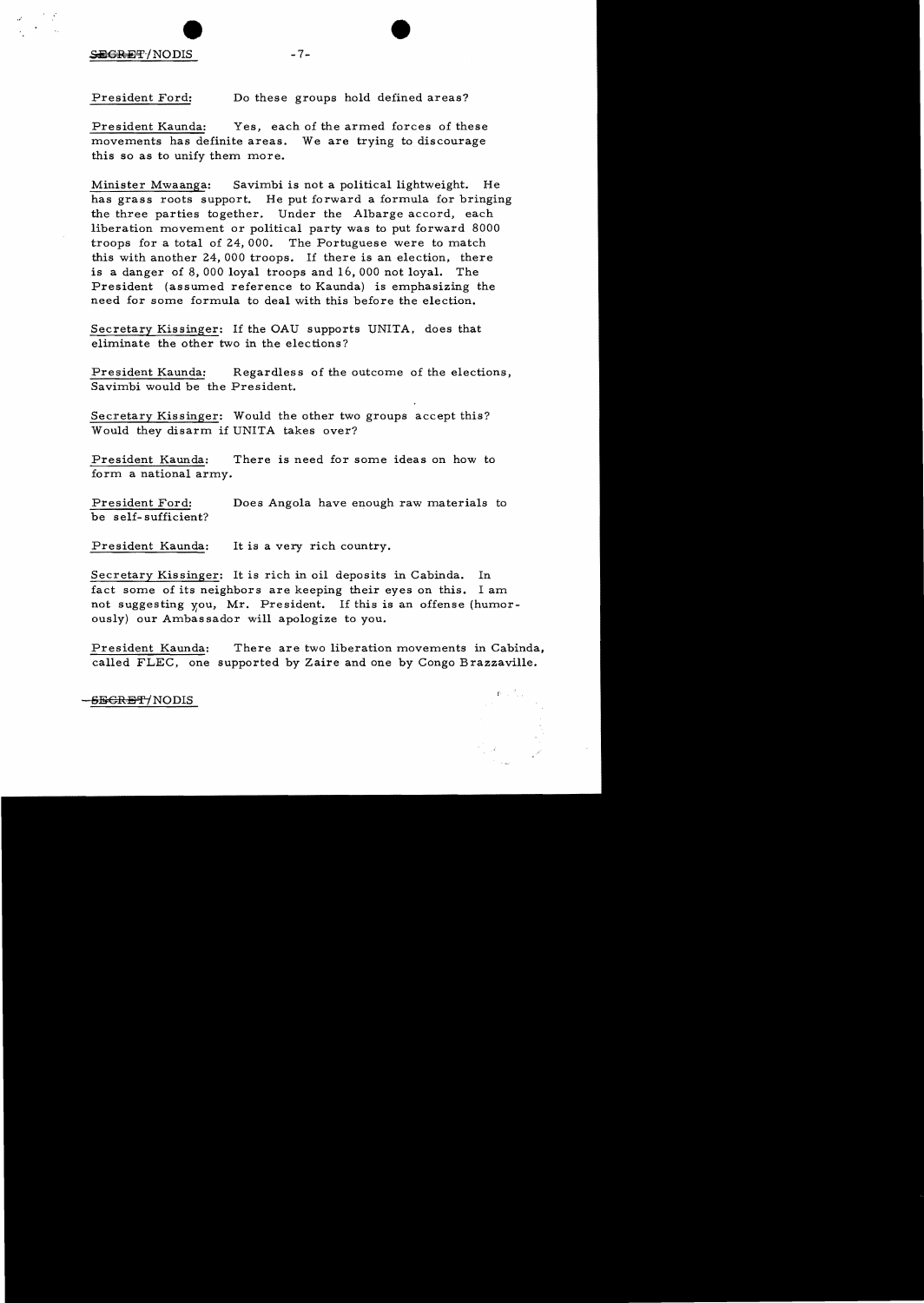#### SEGRET/NODIS -8-

Secretary Kissinger: It is going to be one hell of an election. There are a lot of refugees in Zaire who have got to get back to vote.

Minister Mwaanga : We have a few Angola refugees in Zambia. Cabinda is a problem that has created real difficulties. All three liberation movements in Angola are agreed that Cabinda is an integral part of Angola. We in Zambia support that position.

President Ford: Will they elect members of Parliament also or just a president? It sounds like a terribly complicated situation.

Secretary Kis singer: Will you keep in touch with Savimbi?

President Kaunda: He was in Paris recently and he agreed to disagree with the French authorities who are supporting FLEC.

Secretary Kissinger: Because of oil interests in Cabinda.

President Kaunda: Savimbi also had discussions with the British.

Now I should like to talk about Rhodesia. Four countries (Botswana, Mozambique, Tanzania and Zambia) have all been pursuing a consistent line in the OAD in support of the Lusaka Manifesto which favors peaceful negotiations. But if these are not possible to achieve a free people, then there will be a resort to arms. It is not that we are going to fight; we want the opportunity to negotiate. It is only if we fail in this regard. So far we have met with some success and some disappointments. On the success side we have met with South Africa Prime Minister Vorster and other top leaders and with Rhodesian liberation groups. Much depends on what outside pressure can be brought to bear. We would like the memorandum which Foreign Minister Mwaanga left with Secretary Kissinger last August to be followed up by the D. S. We have done some of the work. We hope that when your pressing issues in other parts of the world are resolved, you could have time to pay some attention to southern Africa. We believe Vorster will do what he has promised; that is pull out his troops from Rhodesia by the end of Mayas he has said publicly, or by the end of April as he said privately. This is a necessity. Once that happens, we hope Smith will understand we are serious about negotiations and a settlement, but we need pressure from those countries who also say they want a peaceful solution.

<del>-SEGREI</del> /NODIS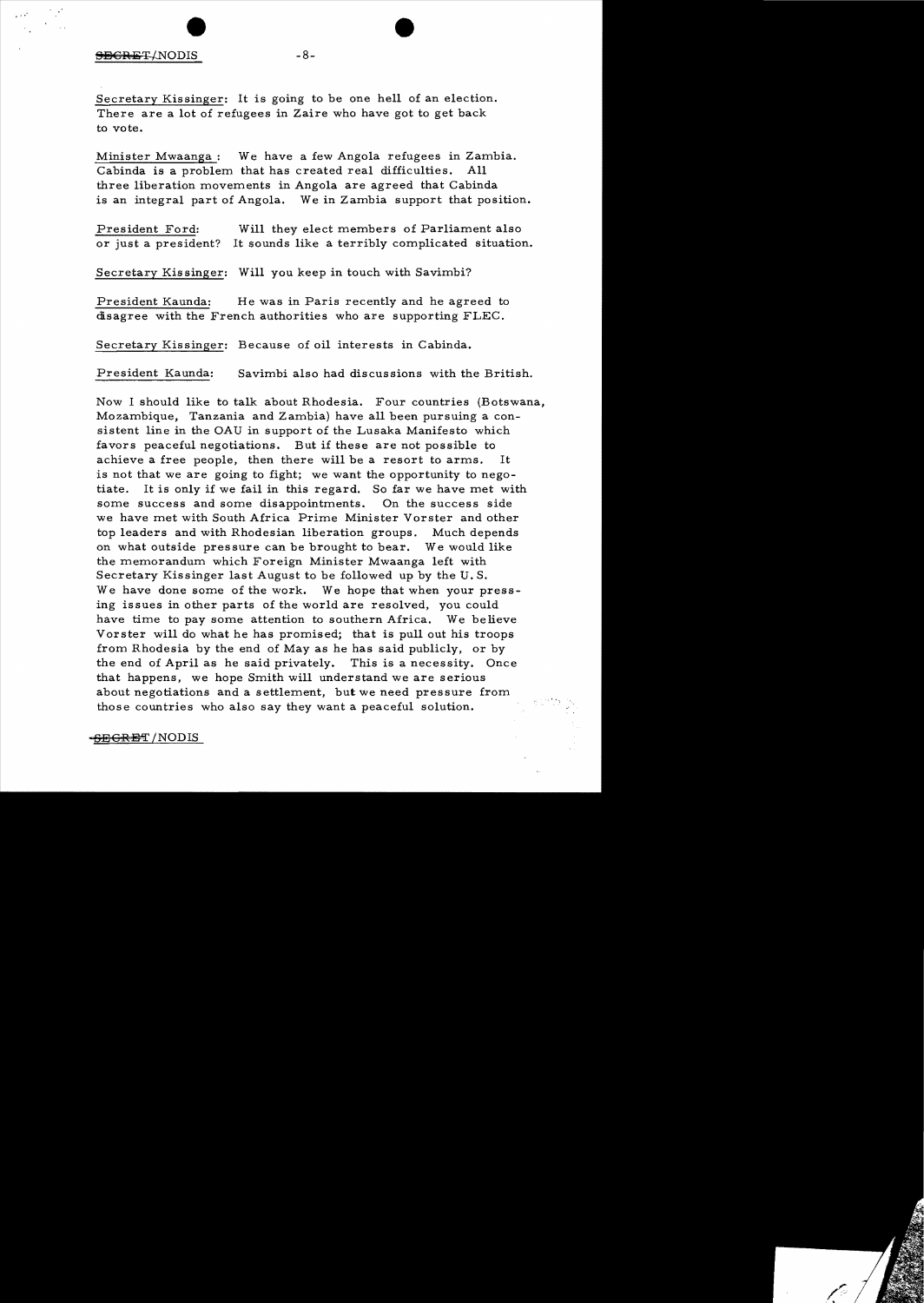## $-\theta = \theta - 9$

Regarding Namibia, we have told you we are grateful for the positions you have taken in the UN in 1966 and in 1972. We have told you this, but we want you to do something practical. Vorster needs pressure to move forward or else he will do too little too late. Vorster is planning Namibia's future along the lines of Bantustans.

President Ford: What is that?

Ambassador Davis: That is, he would like to isolate the blacks from the whites in specific areas for separate development.

President Ford: Are there many tribes in Namibia?

President Kaunda: Sufficient for Vorster to create the Bantustans. We hope you can pressurize him.

Regarding South Africa itself, the OAU position is clear. We have said that 3 million whites are Africans. If they are not prepared to recognize this, then we must throw them into the sea. We do not want to create an OAU army, but this year Uganda President Amin will be Chairman of the OAU.

Secretary Kissinger: (Jokingly), If he had kept his Foreign Minister I would have negotiated with him.

President Kaunda: These whites in South Africa are Africans. They have to accept the challenge of being Africans. They are not doing this. If there is an explosion it could mean civil war.

Secretary Kissinger: It would be bloody. The South Africans are tough. It would be a disaster, which all of us would rather avoid. There are Boers you know who fought hard against the British.

President Kaunda: It would not be confined to South Africa alone. South Africa has the ability to strike all of Africa.

Secretary Kissinger: We should all try to avoid this.

President Kaunda: I hope you give these issues your attention and study the implications. My task has been to analyze the situation. We look for leadership on the question of southern Africa.

### SEGRET/NODIS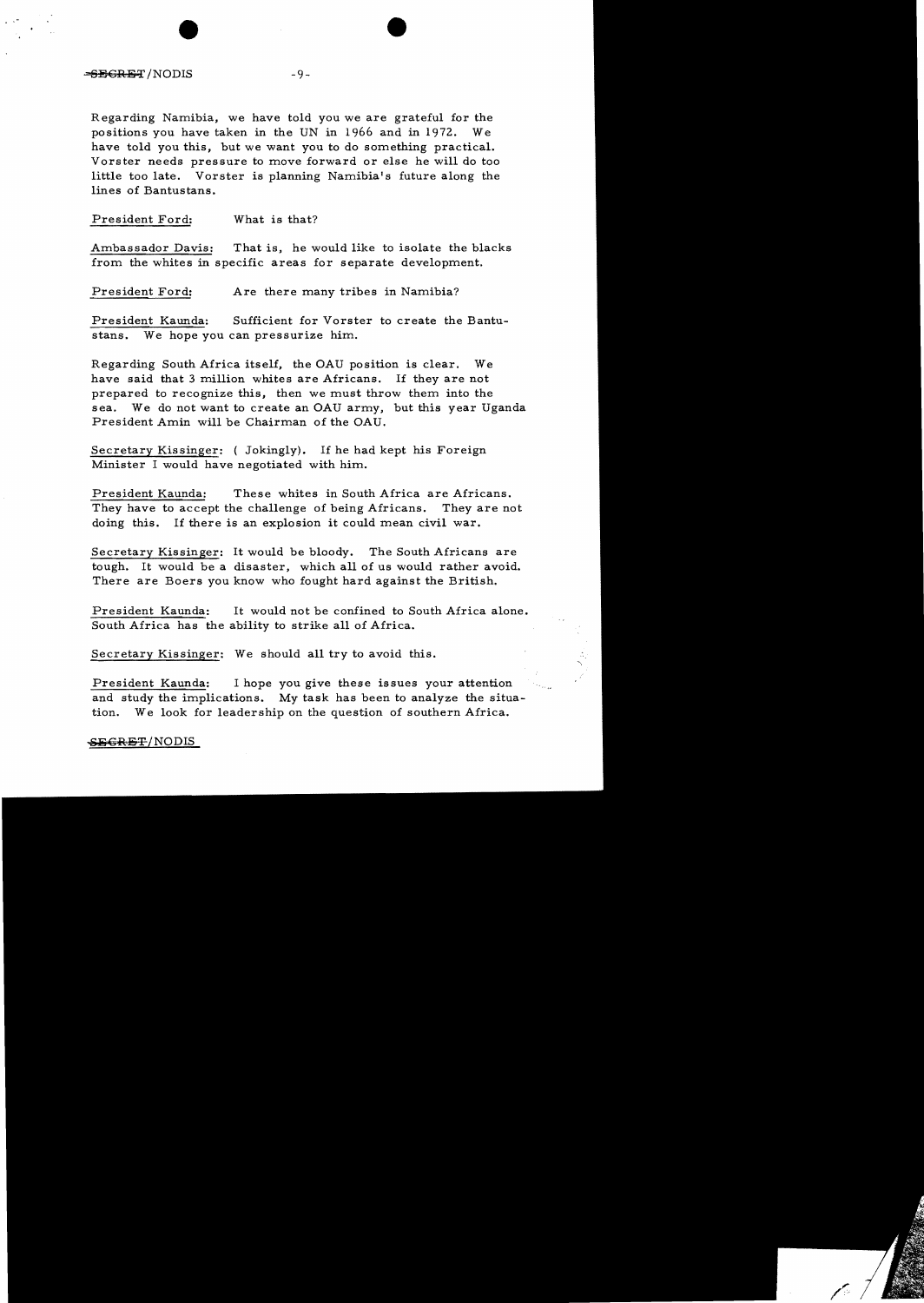# $\overline{\text{SBGRET}}/ \text{NODIS}$  -10-

President Ford: Your survey for us has been extremely helpful, and there will be personal attention given to it. We will try to be constructive. We hope to get rid of the Byrd Amendment. We hope Congress will rescind it. I promise personal attention.

President Kaunda: ( Turning to Minister Mwaanga ) What issues have I left out?

Minister Mwaanga: President Kaunda is not an advocate of armed struggle, but peaceful change. Our whole position would be weakened if the West and the U. S. do not support our stand. Change is bound to occur in southern Africa but it will not be automatic. It needs to be worked for to be achieved. A joint effort for peaceful change is needed. In Rhodesia talks have been going on aimed at a constitutional settlement. It would help if the U.S. said something about these negotiations.

Regarding Namibia, UN Security Council resolution of last December put a deadline at the end of this May for action for South Africa.

Secretary Kissinger: The U. S. supported this.

Minister Mwaanga: May is just around the corner. What do we do if South Africa fails to act?

Secretary Kissinger: We are making some representations to South Africa at this moment.

Minister Mwaanga: Our President's position will be weakened if it is not supported.

Mr. Chona: The OAU at Dar gave us an important gate or opening for a compromise solution on Namibia. The African members of the Council of Namibia have been tasked with making contact with South Africa.

Ambassador Mwale: Timing is important.

-SEGR<del>ET</del>/NODIS